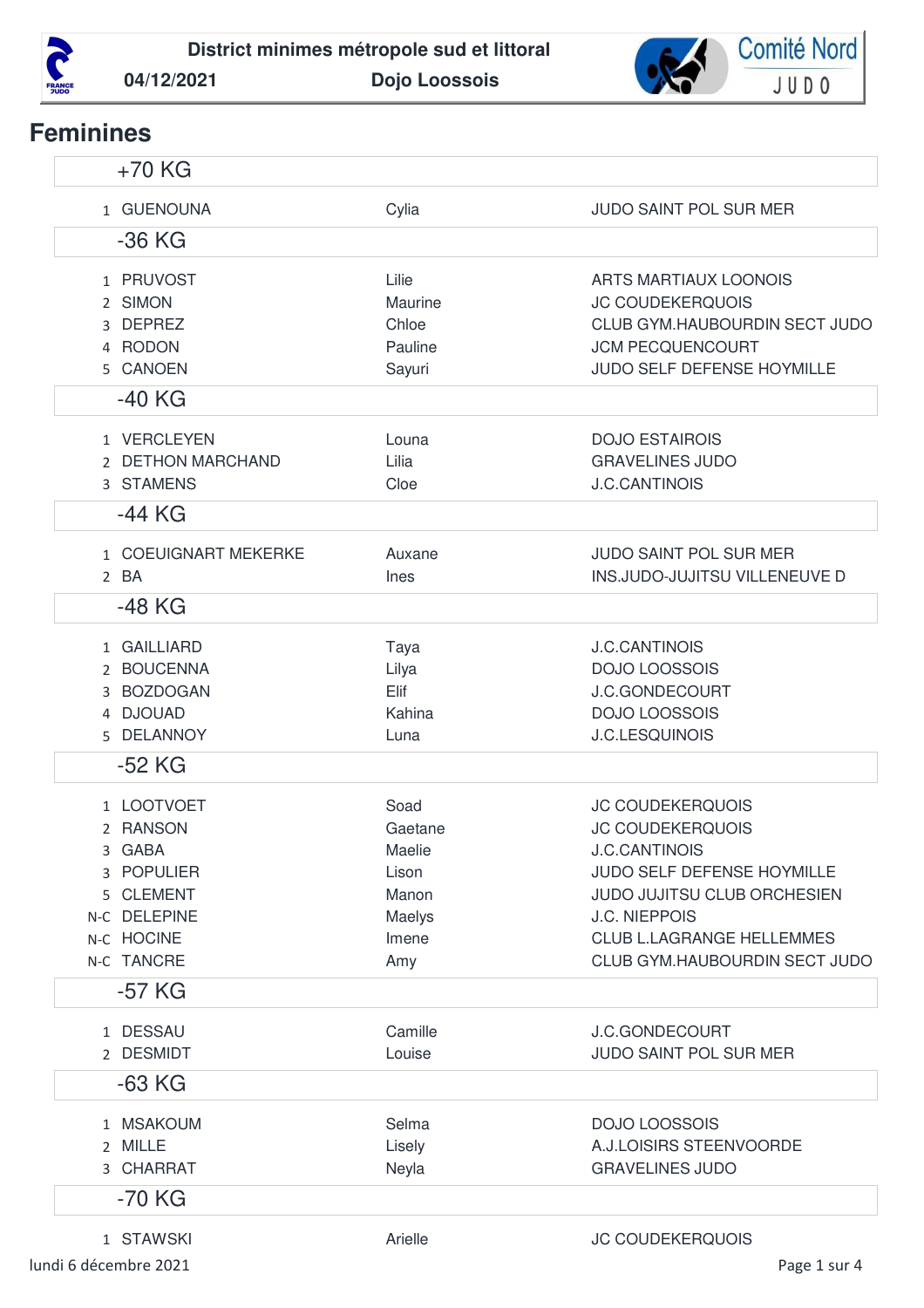

**04/12/2021 Dojo Loossois**



|                  | 2 RUCQUOY       | Marie         | JUDO JUJITSU CLUB ORCHESIEN     |
|------------------|-----------------|---------------|---------------------------------|
| <b>Masculins</b> |                 |               |                                 |
|                  | $+73$ KG        |               |                                 |
|                  | 1 BURY          | Theo          | <b>JUDO CLUB ATTICHES</b>       |
|                  | 2 SAULNEROND    | Yeni          | <b>ASPTT LILLE METROPOLE</b>    |
|                  | 3 BOUKAACHE     | Slimane       | JUDO SAINT POL SUR MER          |
|                  | -34 KG          |               |                                 |
|                  | 1 FAREZ         | Lucas         | <b>JC DE WATTIGNIES</b>         |
|                  | 2 DJABER        | <b>Bilel</b>  | <b>DOJO LOOSSOIS</b>            |
|                  | 3 LION          | Alexandre     | JUDO SELF DEFENSE HOYMILLE      |
|                  | 3 PECQUART      | Enzo          | <b>JC DE WATTIGNIES</b>         |
|                  | 5 BEAUCAMP      | Alexandre     | J C RONCHINOIS                  |
|                  | 5 DEBLOCK       | Martin        | <b>JC COUDEKERQUOIS</b>         |
|                  | N-C ASSET       | Valentin      | <b>JC SAINGHIN EN MELANTOIS</b> |
|                  | N-C LE CADRE    | Timothee      | J.C. DE L OSTREVENT             |
|                  | N-C OUDART      | Maxence       | <b>JUDO CLUB ATTICHES</b>       |
|                  | $-38$ KG        |               |                                 |
|                  | 1 DRUON         | Edgar         | <b>JUDO CLUB ATTICHES</b>       |
|                  | 2 JOONNEKINDT   | Sam           | <b>GRAVELINES JUDO</b>          |
|                  | 3 COLLET        | Jules         | JUDO SELF DEFENSE HOYMILLE      |
|                  | 3 MONVILLE      | Clarence      | <b>JC SAINGHIN EN MELANTOIS</b> |
|                  | 5 AUBRY         | Adam          | <b>ARTS MARTIAUX LOONOIS</b>    |
|                  | 5 BUISSON       | Noah          | <b>JUDO CLUB ATTICHES</b>       |
|                  | 5 DEZEURE       | <b>Ilyes</b>  | <b>OSML/SRLD JUDO</b>           |
|                  | 5 QUESLIN       | Auguste       | <b>JUDO CLUB ATTICHES</b>       |
|                  | N-C BUTAEYE     | Priam         | A.J.LOISIRS STEENVOORDE         |
|                  | N-C GRANDCLAUDE | Sami          | <b>ASPTT LILLE METROPOLE</b>    |
|                  | N-C HIRSCH      | Joshua        | A.J.LOISIRS STEENVOORDE         |
|                  | N-C wyrwalski   | <b>Marius</b> | <b>SMPS DUNKERQUE</b>           |
|                  | -42 KG          |               |                                 |
|                  | 1 GOSSART       | Hugo          | <b>JC SAINGHIN EN MELANTOIS</b> |

|                       | 2 SOHIER      | Noah            | <b>J.C.GONDECOURT</b>         |
|-----------------------|---------------|-----------------|-------------------------------|
|                       | 3 BELKOUACI   | Wessil          | OLYMPIQUE GRANDE SYNTHE JUDO  |
|                       | 3 FHIMA       | Mohamed youssef | CLUB GYM.HAUBOURDIN SECT JUDO |
|                       | 5 DENDONCKER  | Timeo           | <b>J.C.GONDECOURT</b>         |
|                       | 5 MORONI      | Alban           | <b>J C RONCHINOIS</b>         |
|                       | 5 SOUVANTHONG | Dao             | <b>DOJO LOOSSOIS</b>          |
|                       | 5 WALLARD     | Ylan            | <b>J.C.LESQUINOIS</b>         |
|                       | 9 BAHEU       | Jules           | <b>JC COUDEKERQUOIS</b>       |
|                       | 9 BOUBIDI     | Anis            | OSML/SRLD JUDO                |
|                       | N-C BEAUSSART | Zacchary        | <b>DOJO MERVILLOIS</b>        |
|                       | N-C DELAHAIS  | Simon           | <b>JC DE PERENCHIES</b>       |
|                       | N-C HOOGE     | Simon           | <b>JCM PECQUENCOURT</b>       |
|                       | N-C HUART     | Victor          | <b>JCM PECQUENCOURT</b>       |
|                       | N-C LEUCHART  | Alexis          | OLYMPIQUE GRANDE SYNTHE JUDO  |
|                       | N-C SAMYN     | Timeo           | JUDO SELF DEFENSE HOYMILLE    |
| lundi 6 décembre 2021 |               |                 | Page 2 sur 4                  |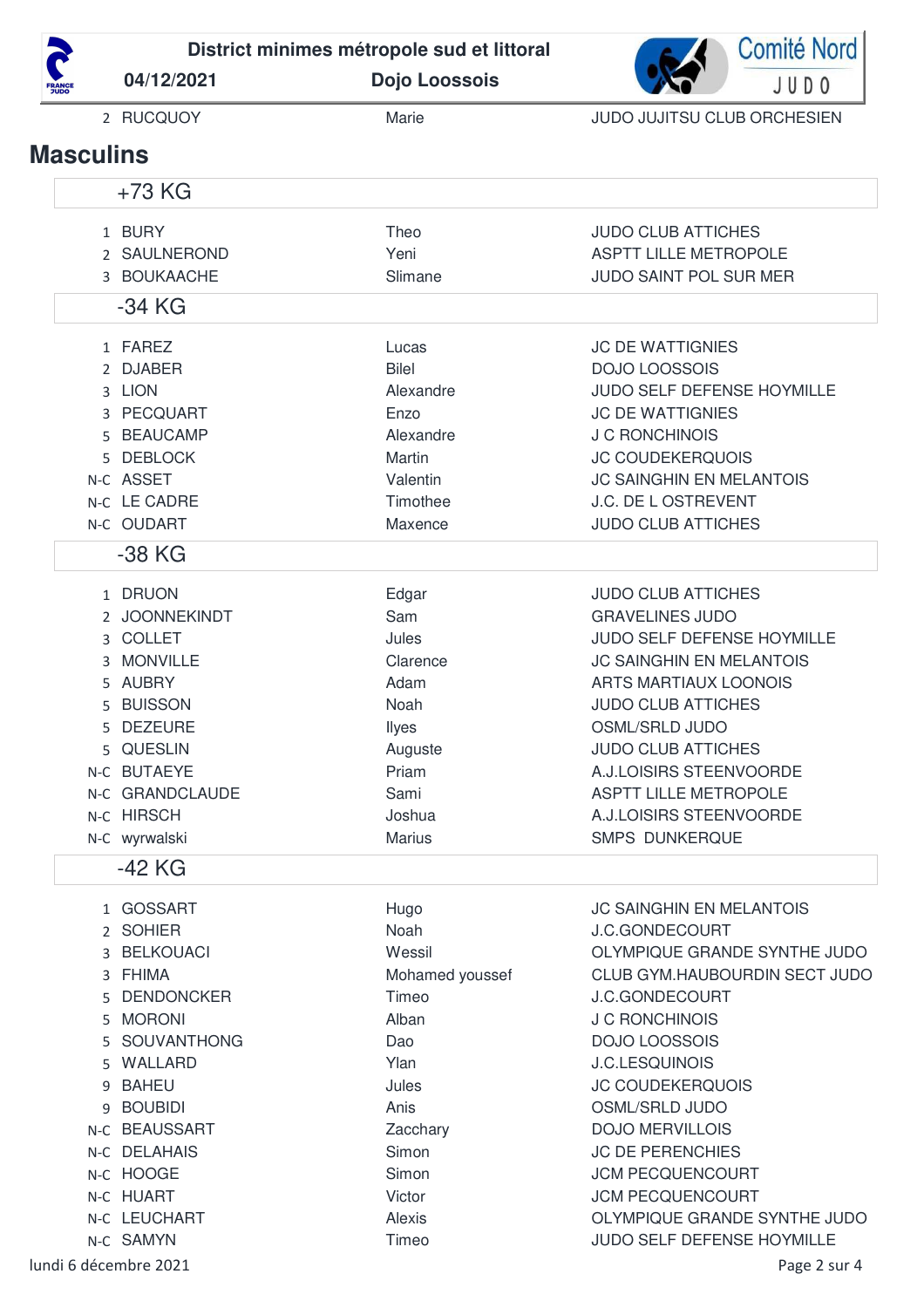

**District minimes métropole sud et littoral**

**04/12/2021 Dojo Loossois**





### -50 KG

| 1 JORDY          | Oscar   | <b>JC SAINGHIN EN MELANTOIS</b> |
|------------------|---------|---------------------------------|
| 2 DOBY MORIAU    | Samuel  | <b>JUDO KARATE CLUB DOUAI</b>   |
| 3 DRUART         | Adam    | <b>JC HALLENNES HAUBOURDIN</b>  |
| 3 PLAYE          | Kilian  | SMPS DUNKERQUE                  |
| 5 BRUNEL         | Matheo  | <b>J.C. DE L OSTREVENT</b>      |
| 5 GUENFOUD       | Bilal   | <b>JC DE SAILLY LEZ LANNOY</b>  |
| 5 ROBERT         | Samuel  | <b>J.C.GONDECOURT</b>           |
| 5 VANKERREBROUCK | Leo     | J C RONCHINOIS                  |
| 9 AMMEUX         | Louis   | <b>JC DE PERENCHIES</b>         |
| 9 VASSEUR        | Jean    | A.J.LOISIRS STEENVOORDE         |
| N-C DEBERGHES    | Florian | J.C. DE L OSTREVENT             |
| N-C DUFOUR       | Thibau  | <b>SMPS DUNKERQUE</b>           |
| N-C FOURDRINOY   | Oscar   | <b>ASPTT LILLE METROPOLE</b>    |
| N-C MAES         | Adam    | OLYMPIQUE GRANDE SYNTHE JUDO    |
| N-C MOSCATO      | Noah    | <b>JCM PECQUENCOURT</b>         |

## -52 KG

5 GHAZOUANI Nessrine SMPS DUNKERQUE

#### -55 KG

| 1 LENIERE     | Matheo          | <b>JUDO SAINT POL SUR MER</b>     |
|---------------|-----------------|-----------------------------------|
| 2 KACZMAREK   | <b>Nathan</b>   | <b>J.C.GONDECOURT</b>             |
| 3 LABEEUW     | Loup            | <b>JUDO CLUB DE PONT A MARCQ</b>  |
| 3 LEVRAY      | Enzo            | <b>DOJO MERVILLOIS</b>            |
| 5 MARCO       | Antoine         | <b>SMPS DUNKERQUE</b>             |
| 5 PELLEGRINI  | Mael            | <b>SMPS DUNKERQUE</b>             |
| 5 WYRWALSKI   | Louis           | <b>SMPS DUNKERQUE</b>             |
| 5 ZEMMOUR     | Ouassim         | <b>JC DE WATTIGNIES</b>           |
| N-C BORKOWSKI | Loic            | J C RONCHINOIS                    |
| N-C CARY      | <b>Baptiste</b> | OSML/SRLD JUDO                    |
| N-C CARY      | <b>Baptiste</b> | OSML/SRLD JUDO                    |
| N-C GALLIOU   | Nolan           | <b>JUDO CLUB FACHES THUMESNIL</b> |
| N-C MATHIAS   | Tiago           | <b>J.C.GONDECOURT</b>             |

**Comité Nord** 

JUDO